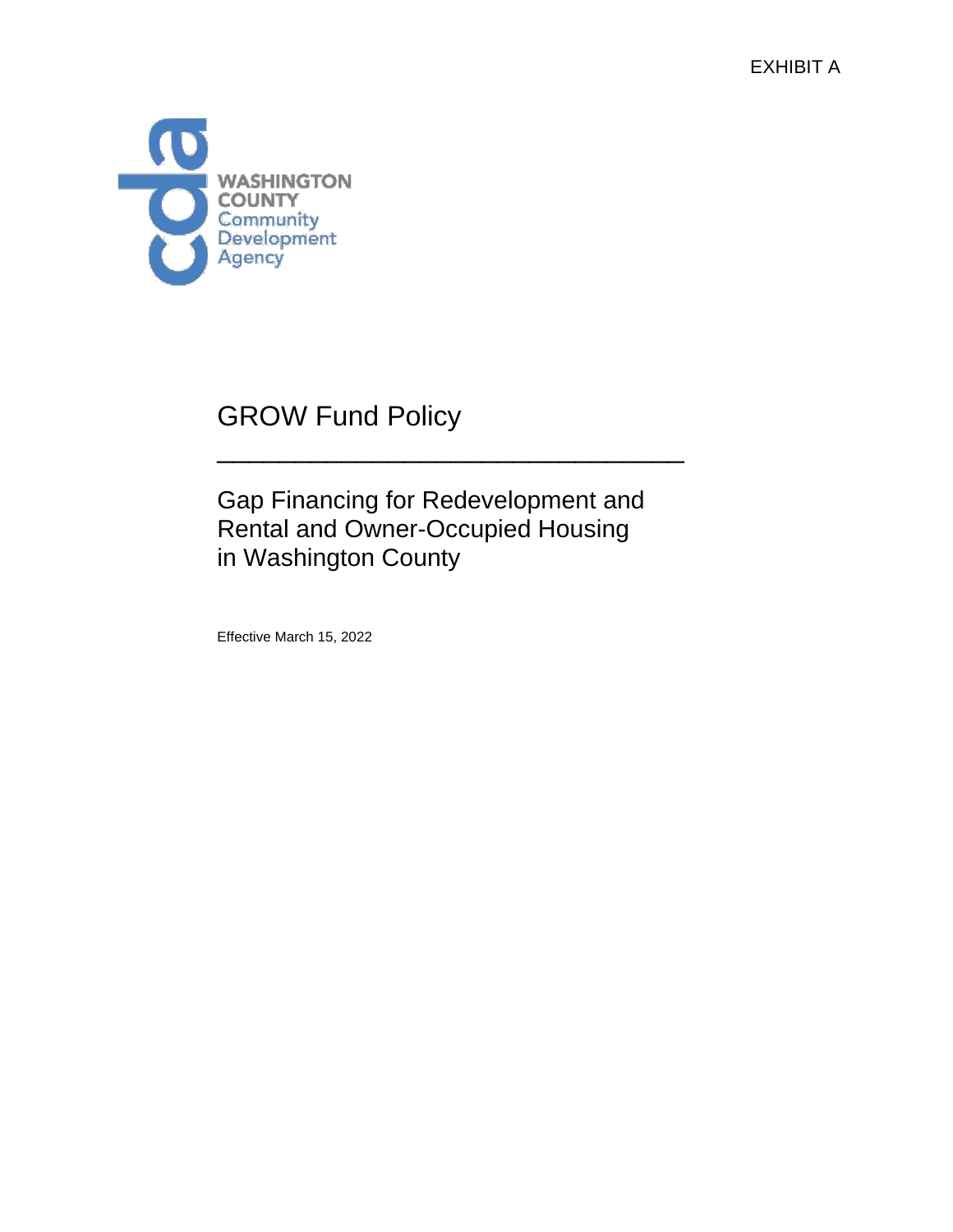# **GROW FUND OVERVIEW**

The Washington County Community Development Agency (the "Agency") is committed to the development of affordable housing and community redevelopment. The Agency established the GROW Fund (Gap Financing for Redevelopment and Rental and Owner Occupied Housing in Washington County) in 2005 to assist in the construction, rehabilitation, and preservation of affordable rental and owner-occupied housing. In 2012, the GROW Fund was expanded to assist Washington County municipalities in redevelopment efforts. The GROW Fund is available to fill financing gaps for projects implemented by eligible public or private entities with the capacity to develop affordable housing and/or redevelop distressed property.

# **Fund Purpose**

The GROW Fund is available to:

- Fill financing gaps resulting from restricted rents/sales prices (affordable housing) or public intervention (redevelopment);
- Demonstrate local commitment to affordable housing and redevelopment activities to state and federal funding partners; and/or
- Leverage public and private sector funds.

# **Delegation of Authority**

The Agency's Board of Commissioners has established this policy to guide the use of the GROW Fund. Agency staff is responsible for ensuring that funds are provided only to eligible applicants and expended only for allowable costs. GROW Fund recommendations will be presented by Agency staff to the Board of Commissioners for final approval at a regularly scheduled meeting.

# **Capitalization of the GROW Fund**

The GROW Fund consists of, but is not limited to, funding provided by the Agency.

- CDA Levy: The Agency established the GROW Fund by appropriating funds through the Agency's special benefit levy. The Agency evaluates its commitment to the GROW Fund on an annual basis through the adoption of its annual budget.
- Fund Income: The Fund will utilize a "Revolving Loan Fund" concept. Loan repayments and prepayments will be considered Fund Income and will be deposited back into the Fund to make additional loans.
- Match Funding: From time to time, the Fund may receive additional funds from outside sources. Moneys received from other sources will be deposited into the Fund and used to make loans.

# **Funding Availability**

GROW funds are available on a first come, first served basis. Applications will be accepted throughout the year as long as uncommitted funds are available and the application meets both the GROW fund requirements and Agency priorities. The Agency requires a minimum of 60 days from the date a full and complete application is received to the date approved by the Board of Commissioners. The Agency may determine to fund an application in whole or in part. In its sole discretion, the Agency reserves the right to waive any provision of this policy.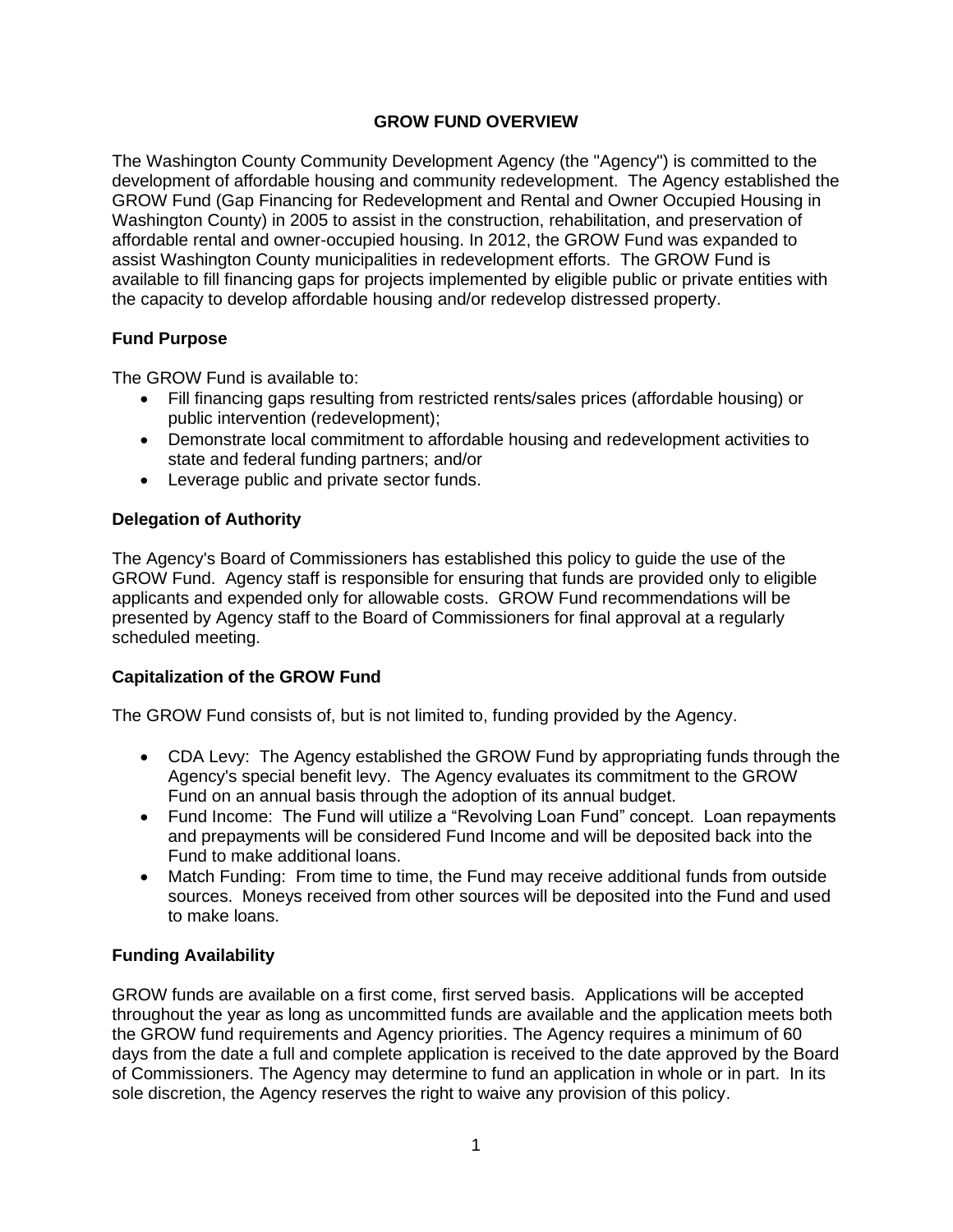# **RENTAL AND OWNER-OCCUPIED HOUSING APPLICATIONS**

#### **A. Rental and Owner-Occupied Housing Applications**

Applicants proposing an affordable rental or owner-occupied housing project, must submit to the Agency an application in the form provided by the Agency and complete with all requested attachments (See Application for full list of submittals).

- 1. Applicant: The Agency will accept applications from rental housing owners and developers and owner-occupied housing developers. Applications will not be accepted from individual homebuyer/homeowners.
- 2. Application Fee: Rental and owner-occupied housing applications must be accompanied by a fee of \$1,500.00. Except when an application is withdrawn by a developer prior to review by Agency staff, application fees shall be nonrefundable.
- 3. Community Review/Letters of Support: At the time an application is submitted for GROW Funds the applicant must include a letter from the city in which the development is located stating the current zoning and approval status.
	- a. In addition, the Agency will submit all applications for GROW funding to the city in which the development is located for review and comment. Cities will be given a reasonable period of time to review and submit comments.
	- b. The Agency will not approve any request for funding where a community indicates that the development is not consistent with the community's plans, policies, or goals.
- 4. Leverage: Applications must be able to demonstrate a minimum of two dollars of other funds public or private to one dollar of GROW Funds (i.e. 2:1 ratio).
- 5. Funding Request: Requested GROW funding must be in the form of a loan. Grant requests will not be accepted.

# **B. Threshold Eligibility Requirements**

To be eligible for funding through the GROW Fund, the following threshold requirements must be met:

- 1. Income Requirements: Income restrictions will be established according using HUD/MTSP area median income (AMI) guidelines for the Minneapolis/St. Paul metropolitan statistical area as applicable:
	- a. Rental projects: The annual gross income of the renter household must be at or below 60% AMI.
	- b. Owner-occupied projects: The annual gross income of the home buyer household must be at or below 80%AMI.
- 2. Rent Limits: For rental applications, rents must be limited to the most current HUD/MTSP AMI rent schedule (e.g. Low Income Housing Tax Credit Rent Limits) for 50% AMI or below, less applicable utility allowance.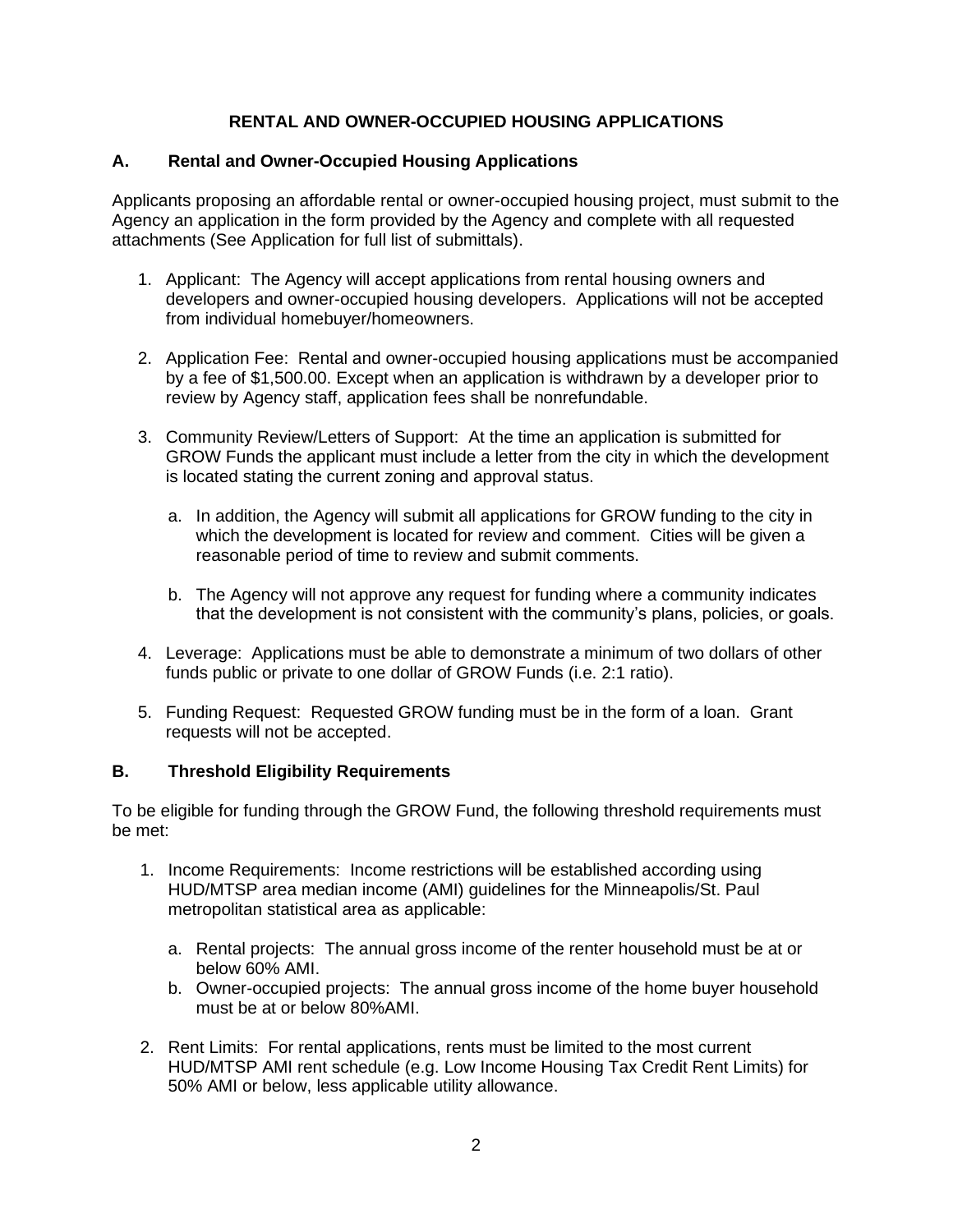3. Purchase Price Limits: For owner-occupied applications, purchase prices must be limited to the most current Metropolitan Council purchase price limit.

A housing development applying for GROW funds which receives a public or non-profit subsidy, tax credits or other assistance under a state or federal may contain market rate units, insofar as permissible under those Funds. However, GROW funds may not be used to support market rate units.

# **C. Eligible Activities / Costs**

GROW Funds can be used for the following activities on either rental or owner-occupied projects:

- 1. Land acquisition
- 2. Construction and/or rehabilitation
- 3. Architectural and engineering services
- 4. Environmental remediation
- 5. Site improvements (i.e. streets, sewer, water, lighting, landscaping)
- 6. Demolition

#### **D. General Requirements**

- 1. Design Requirements: Design of the project must comply with all applicable codes, rules and regulations including but not limited to zoning, building and energy codes, accessibility and other local, state, and federal requirements. Those developments in cities and municipalities, which have not adopted the State Building Codes, must design and construct the development to comply with the State Building Code.
- 2. Organizational Capacity: Applications must be received from a duly created and validly existing corporation, partnership, or other entity. Applicants must also demonstrate that the skills and experience of the development team and the property management team (if applicable) are appropriate to the size and complexity of the project.
- 3. Site Control: Applicants must be able to provide, at the time the application is submitted, evidence of single owner site control.
- 4. Relocation Plan: If applicable, applicants must show that a relocation plan has been developed to ensure that comparable units within the community are available and the budget is adequate to cover relocation costs. Applications proposing to relocate existing tenants who are utilizing Housing Choice Vouchers will not be accepted.
- 5. Developer Fee Limits: Maximum developer fee allowable for rental projects shall be 15% of project costs before developer fee for the first 50 units; thereafter 8% per unit for units 51+. For owner-occupied projects, developer fee may not exceed 10% of project costs before developer fee. The Agency reserves the right to waive developer fee limits and/or approve changes to amount of developer fee proposed in the initial application.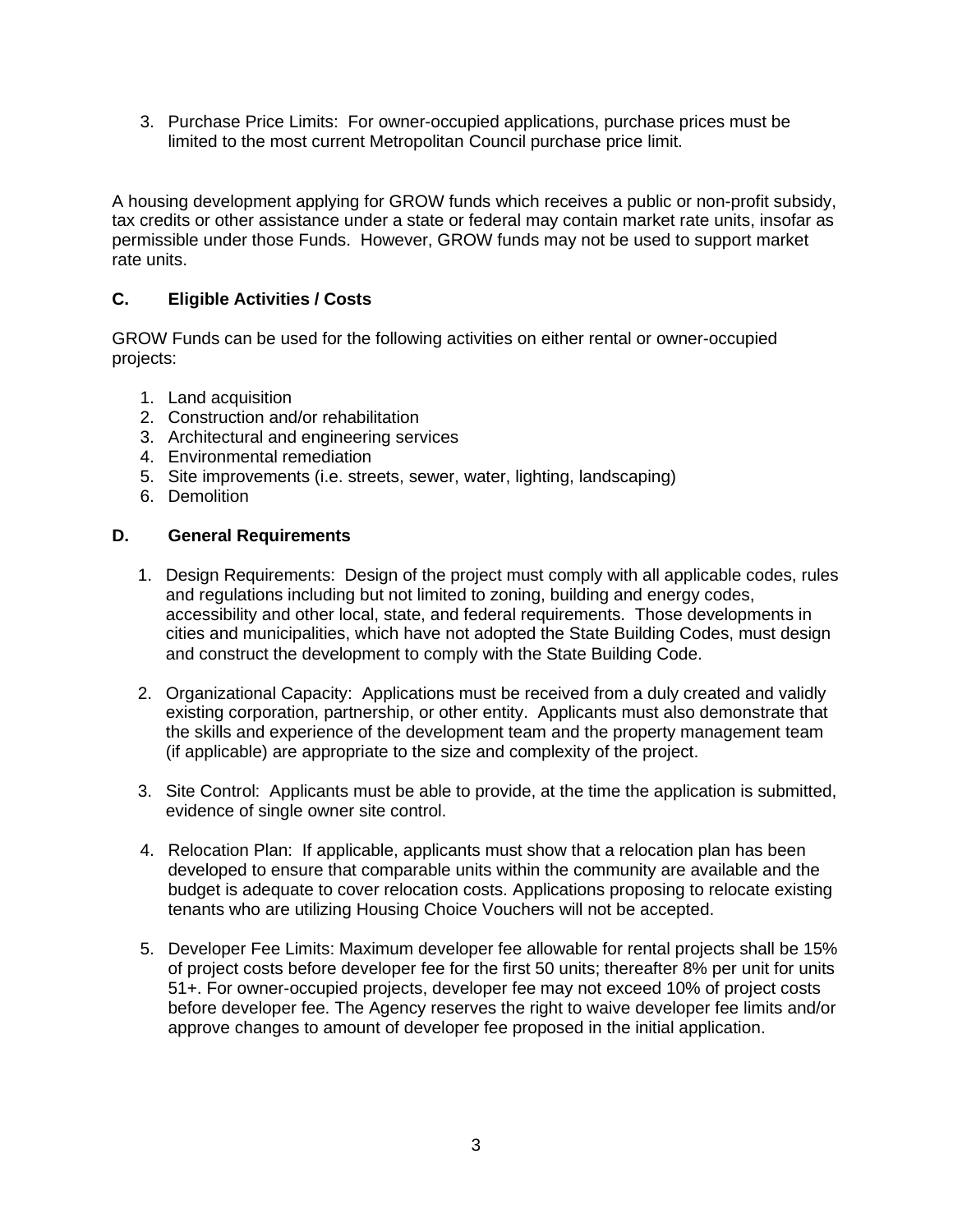# **E. Applicant / Developer Eligibility Requirements**

In order to be eligible to receive GROW Funds, all applicants must complete a Developers Qualifications form. The Agency may apply for GROW funds as a developer or as a partner in a development project. Developers that have been disbarred from funding from U.S. Department of Housing and Urban Development or the Minnesota Housing Finance Agency will not be eligible for GROW Funds.

In addition to the preceding General Requirements, recipients of GROW funding must also comply with the following ongoing requirements.

1. Monitoring: Initially applicants must provide to the Agency a list of actual tenant rents and incomes and certify that the tenant rents and incomes are accurate and in compliance with the rent and income requirements established by the Fund. To fulfill this requirement the Agency will accept copies of reports submitted for other affordable housing programs (Low Income Housing Tax Credits, Tax Exempt or Housing Revenue Bonds, etc.). Otherwise, the developer must generate and submit a report in a format acceptable to the Agency to document compliance.

Additionally, the developer of a project receiving GROW funding will be required to certify to the Agency that the rental rates are within applicable limitations on an annual basis.

- 2. Continuing Affordability: For those owner-occupied projects assisted with GROW funds, units must remain affordable for a period of not less than 15 years. Rental projects assisted with GROW funds must remain affordable for a period of not less than 30 years. The affordability period will be documented through a Declaration of Land Use Agreement.
- 3. Acceptance of Section 8 Housing Choice Vouchers: Developers of rental units will be required to sign an agreement that it will participate in the Section 8 Housing Choice Voucher program for the duration of the affordability period. Participation means that to the extent the developer has units that meet the requirements of the GROW Fund, they will not exclude from consideration qualified families receiving tenant-based rental assistance through the Section 8 Housing Choice Voucher program.

# **F. Loan Limits and Terms**

1. The maximum available to affordable housing applications meeting Threshold Eligibility Requirements is \$10,000 per eligible unit, up to \$500,000 per project.

When the Threshold Eligibility Requirements are exceeded in any of the following ways, Developers may request an increased award of \$25,000 per qualifying unit:

- a. Project aims to preserve affordability of a Naturally Occurring Affordable Housing (NOAH) development or renew/extend the affordability commitment for a LIHTC development nearing the end of its initial compliance or extended use period;
- b. Rental project includes eligible units with rents and incomes restricted to 30% AMI;
- c. Rental project includes project-based rental assistance;
- d. Project will set aside units for special populations (High Priority Homeless; Persons with Disabilities) and provide supportive services to those households; and/or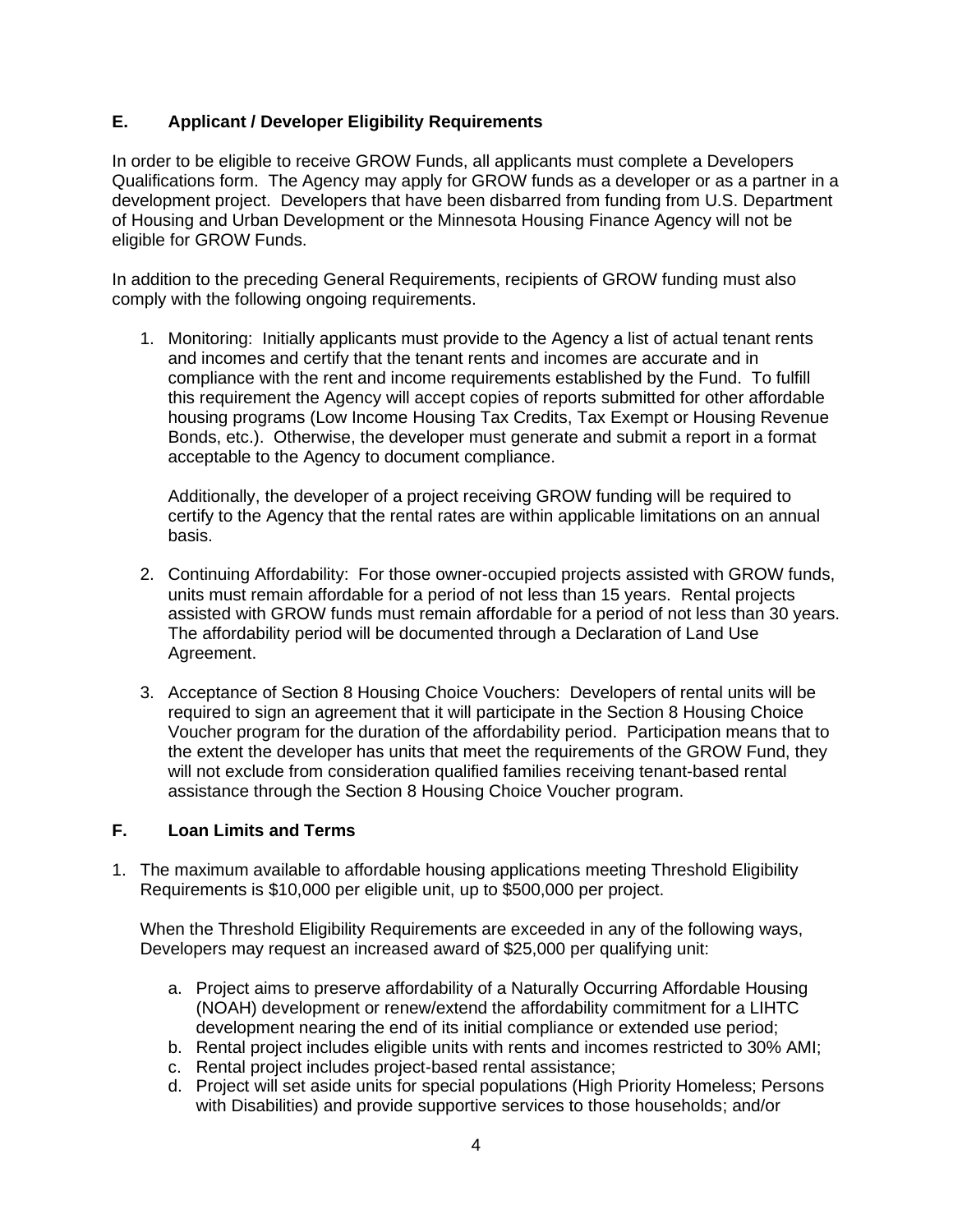e. Project has extraordinary development costs as a result of historic preservation, environmental conditions, or utility extensions.

The Agency may consider expanding the per-project limit up to \$750,000 if project exceeds Threshold Eligibility Requirements in any of the ways identified above and meets two or more of the following conditions:

- a. Developer commits to an affordability period greater than 30 years;
- b. Intermediary costs are below 15%;
- c. GROW loan to be structured as interest-bearing with interest payments made annually and/or amortizing;
- d. Developer fee does not exceed 80% of maximum allowable; and/or
- e. Project provides the Agency with a right of first refusal or other means of future ownership opportunity.
- 2. GROW Funds will be awarded to the owner or developer (not individual homeowners). All funds will be structured as loans secured against the property. Loan structure will be dependent on the period of affordability and the project's ability to repay, as determined by the Agency's underwriting and financial feasibility analysis. Loan agreements for owneroccupied projects shall include provisions to preserve income eligibility requirements and affordability through subsequent resales. The Agency will opt to recover its funds as quickly as possible to recycle funds for additional loans. Where feasible, the Agency will consider term loans. The Agency will consider:
	- a. Term Loan: Repayable with flexible terms and reasonable interest rate.
	- b. Deferred Loan: Repayable at a future certain date, upon available after-tax cash flow, and/or upon on sale of property, default, or refinancing.
	- c. Loan Guarantee: Escrowed in a third-party account as a credit enhancement for a private or public lender.
	- d. Forgivable Loan: Forgiven after certain conditions of the agreement are met. This structure shall only be considered under exceptional circumstances or for special needs projects.
- 3. A closing fee of \$3,500 will be payable to the Agency prior to closing. At its discretion, the Agency may seek reimbursement from the applicant for costs in excess of the required closing fee, including extraordinary legal fees.
- 4. To ensure GROW Funds can remain available to support eligible projects, reservations will expire 12 months after the date of Board approval unless the applicant demonstrates significant progress toward securing funding commitments and land use approvals. Developers may request an extension to accommodate extenuating circumstances; the Agency reserves the right to consider each request on a case-by-case basis. GROW Fund reservations will automatically expire if the primary financing source proposed in the application is not awarded within the timeframe proposed in the application.

# **G. Feasibility Analysis**

In order to ensure that limited resources are utilized in the most effective manner, funding applications will be reviewed by Agency staff, analyzing the following items:

1. Reasonableness of costs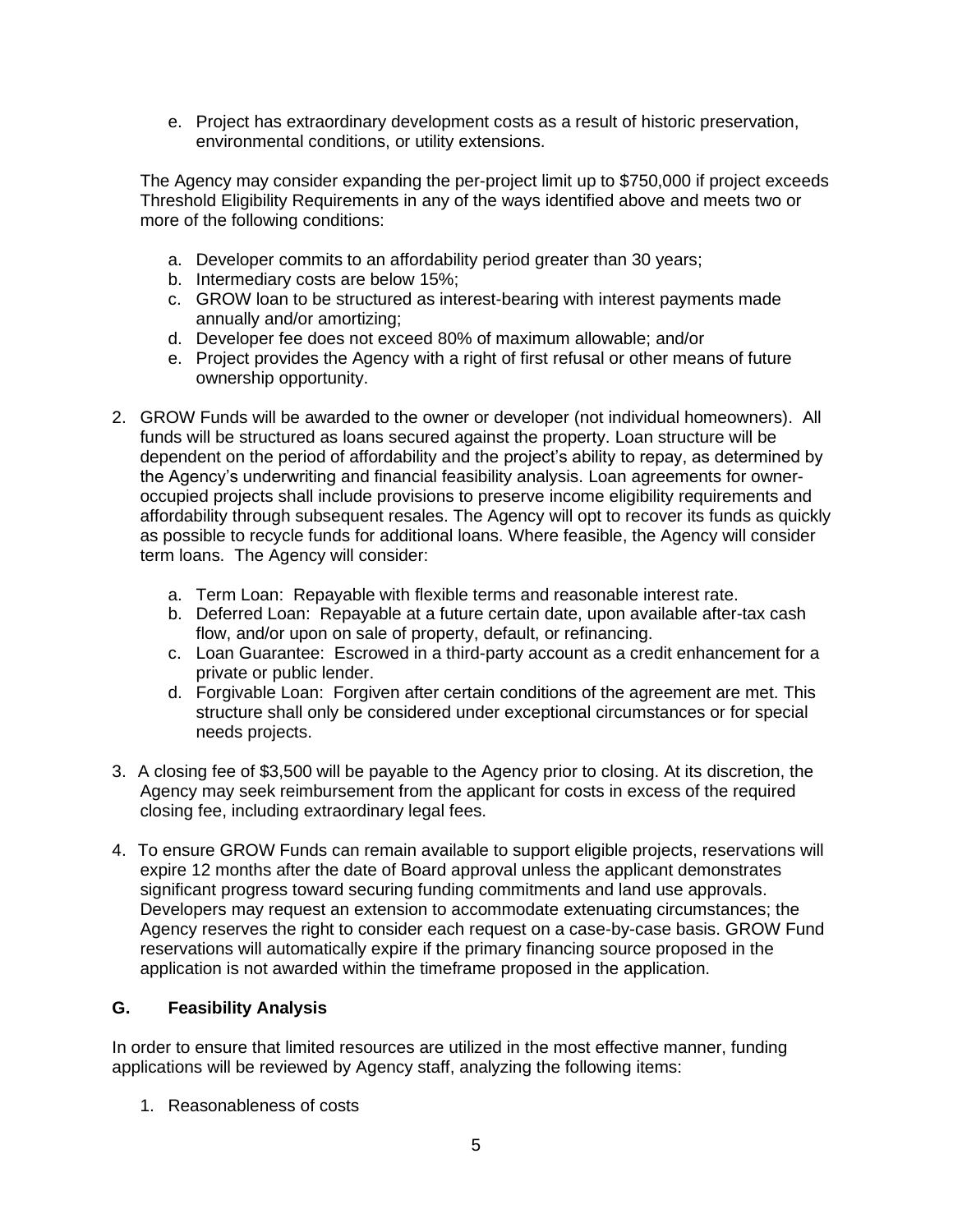- a. Per-unit construction and developments costs: Applicants must demonstrate the project is cost-reasonable and in line with per-unit costs of comparable developments. The Agency will utilize predictive cost modeling and take into consideration special construction techniques or features that support the needs of targeted demographics.
- b. Developer fee: Maximum developer fee allowable for rental projects shall be 15% of project costs before developer fee for the first 50 units and 8% per unit thereafter for units 51+. For owner-occupied projects, developer fee may not exceed 10% of project costs before developer fee. The Agency reserves the right to waive developer fee limits and/or approve changes to the fee proposed in the developer's initial application.
- c. Consultant fees and financing costs
- d. Reasonableness of Maintenance and Operating costs
- e. Level of Operating and Replacement reserves
- 2. Debt coverage ratio
- 3. Cash flow analysis: Cash flow after required debt service and deferred developer fee payments shall be evaluated for reasonableness relative to effective gross expense. Cash flow analysis shall exclude required reserve deposits and fees for supportive services; asset management, partnership, and/or investor fees shall be included.
- 4. Market analysis and demonstration of need for affordable housing: Developer's market study for new construction or acquisition-rehabilitation projects must demonstrate reasonable demand and anticipated absorption rate for housing product proposed.
- 5. Development Team Capacity
	- a. Developer experience
	- b. Ownership experience
	- c. Property management experience, if applicable
	- d. Supportive services provider experience, if applicable
	- e. Compliance history
- 6. Level of affordability
	- b. Rents or purchase price restrictions
	- c. Income restrictions
	- d. Length of affordability period
- 7. Leverage of outside dollars (e.g. private, nonprofit):
- 8. Readiness to proceed
- 9. Prioritization of Funds: When evaluating competing applications from developers, the Agency may choose to prioritize projects located in submarkets or municipalities identified in the Agency's most current Comprehensive Housing Needs report as having greater need.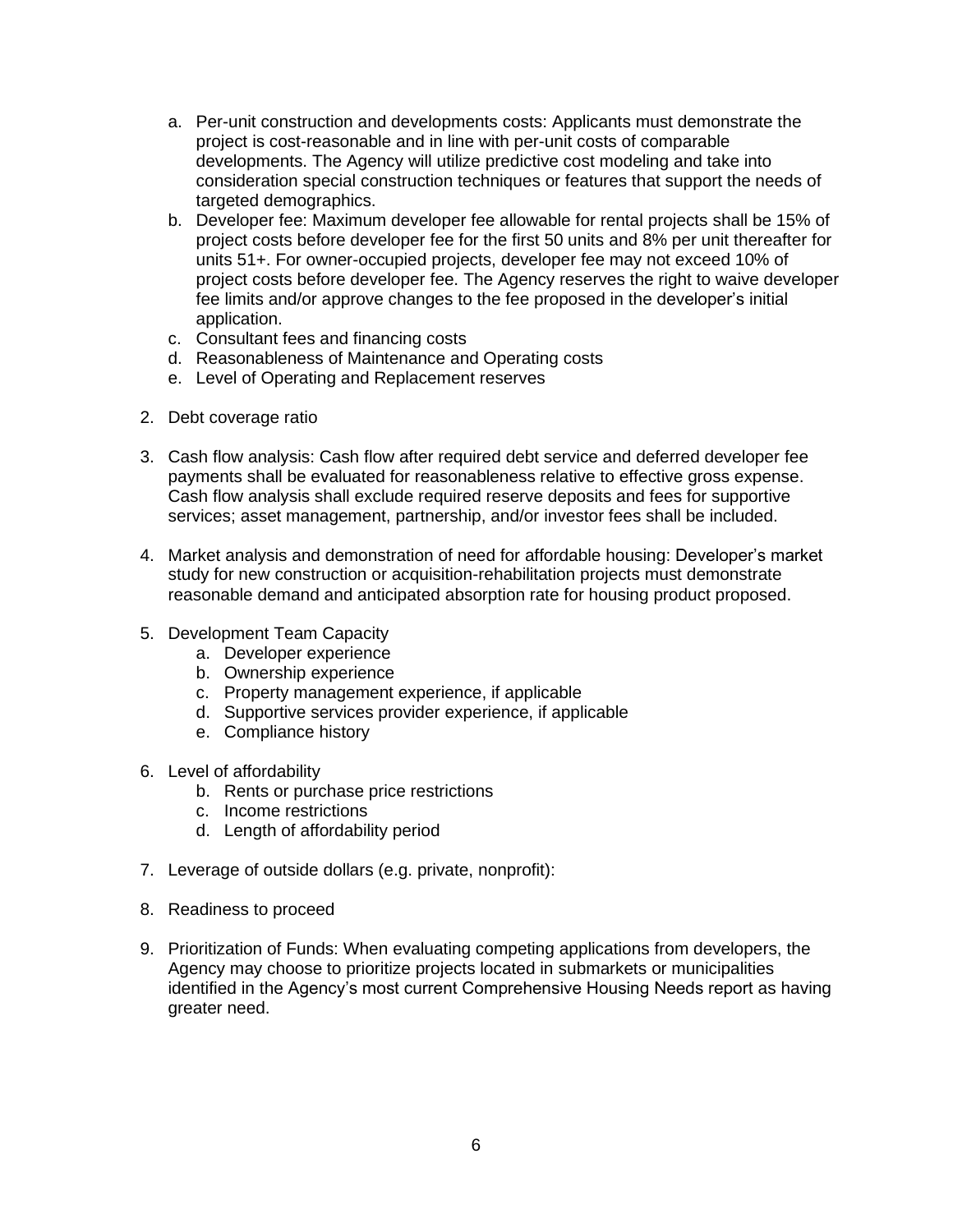# **REDEVELOPMENT APPLICATIONS**

# **A. Application**

Applicants proposing a redevelopment project must submit an application in the form provided by the Agency with all requested attachments.

- 1. Applicant: The Agency will accept applications from municipalities and their development authorities (i.e. housing and redevelopment authorities, port authorities, and economic development authorities) located in Washington County.
- 2. Community Review/Letters of Support: A resolution of support and authorization to submit the application from the applicant city must be included with the application.
- 3. Leverage: Applications must be able to demonstrate a minimum of two dollars of other funds public or private to one dollar of GROW Funds (i.e. 2:1 ratio).
- 4. Funding Request: Requested GROW funding must be in the form of a loan. Grant requests will not be accepted.

# **B. Threshold Eligibility Requirements**

To be eligible for funding through the GROW Fund, the following threshold requirements must be met:

- 1. Redevelopment projects must include blighted or under-utilized areas which do not maximize their potential economic value and are or will be impacting the livability of a community.
- 2. The proposed redevelopment site requires additional capital or service costs.
- 3. The municipal applicant does not have sufficient resources to adequately implement redevelopment activities.

# **C. Eligible Activities / Costs**

GROW Funds can be used for the following activities on redevelopment projects:

- 1. Land acquisition
- 2. Relocation expenses
- 3. Environmental investigation and/or remediation
- 4. Site improvements (i.e. streets, sewer, water, lighting, landscaping)
- 5. Demolition

# **D. General Requirements**

1. Organizational Capacity: Applications must be received from a duly created and validly existing municipality, economic development authority, housing and redevelopment authority, corporation, partnership, or other entity. Applicants must also demonstrate that the skills and experience of the redevelopment team are appropriate to the size and complexity of the project.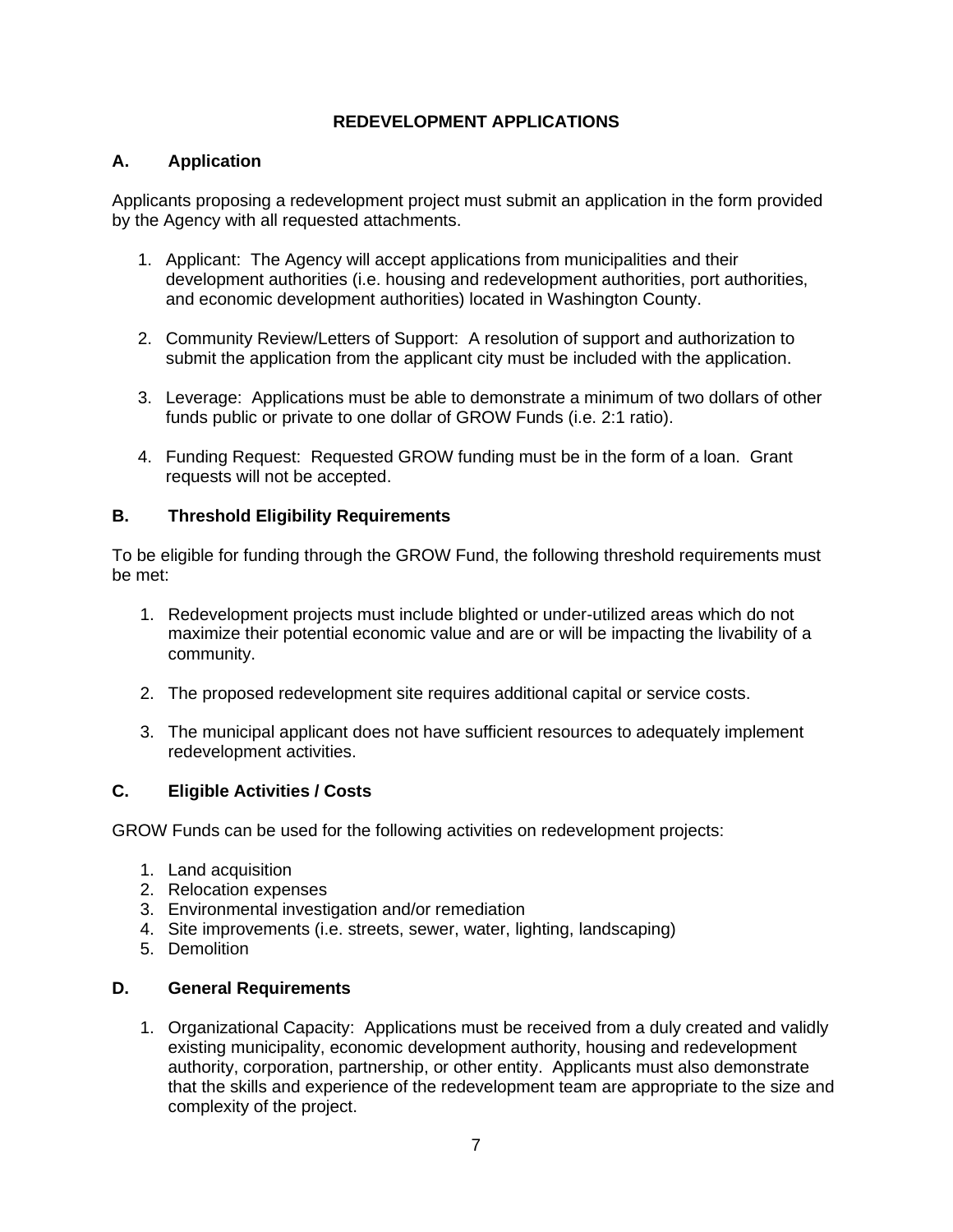- 2. Community Participation: At the time an application is submitted for GROW Funds the applicant shall demonstrate its commitment to the project through some form of financial contribution including but not limited to waiving/reducing fees, land acquisition, demolition expenses, installation of public improvements, tax increment financing, or other types of expenditures documented by the municipality.
- 3. Site Control: Applicants must be able to provide, at the time the application is submitted, evidence of site control. Evidence includes: deed of trust, current and executed purchase agreement or sale agreement, current title showing applicant as owner, or option agreement.
- 4. Relocation Plan: If applicable, applicants must show that a relocation plan has been developed to ensure that comparable units within the community are available and the budget is adequate to cover relocation costs.

# **E. Applicant / Developer Eligibility Requirements**

Only one application from a municipality will be considered in each calendar year.

# **E. Loan Limits and Terms**

- 1. The maximum available to redevelopment applications is \$250,000 per project. The Agency may consider expanding the per project limit under the following conditions:
	- a. Project has extraordinary development costs as a result of historic preservation, environmental conditions, and utility extensions.
	- b. Project has a unique economic benefit to the community and/or county.
- 2. GROW Funds will be awarded to the municipality or its development authority (not to contracted developer). All funds will be structured as loans. Loan structure will be dependent on the project's ability to repay, as determined by the Agency's underwriting and financial feasibility analysis. The Agency will opt to recover its funds as quickly as possible to recycle funds for additional loans. Where feasible, the Agency will consider term loans. The Agency will consider:
	- a. Term Loan: Repayable with flexible terms and reasonable interest rate.
	- b. Deferred Loan: Repayable at a future certain date, upon available after-tax cash flow, and/or upon on sale of property, default, or refinancing.
	- c. Forgivable Loan: Forgiven after certain conditions of the agreement are met. This structure shall only be considered under exceptional circumstances or for special needs projects.

# **F. Feasibility Analysis**

In order to ensure that limited resources are utilized in the most effective manner, funding applications will be reviewed by Agency staff, analyzing the following items:

- 1. Reasonableness of costs
	- a. Redevelopment costs
	- b. Developer fee